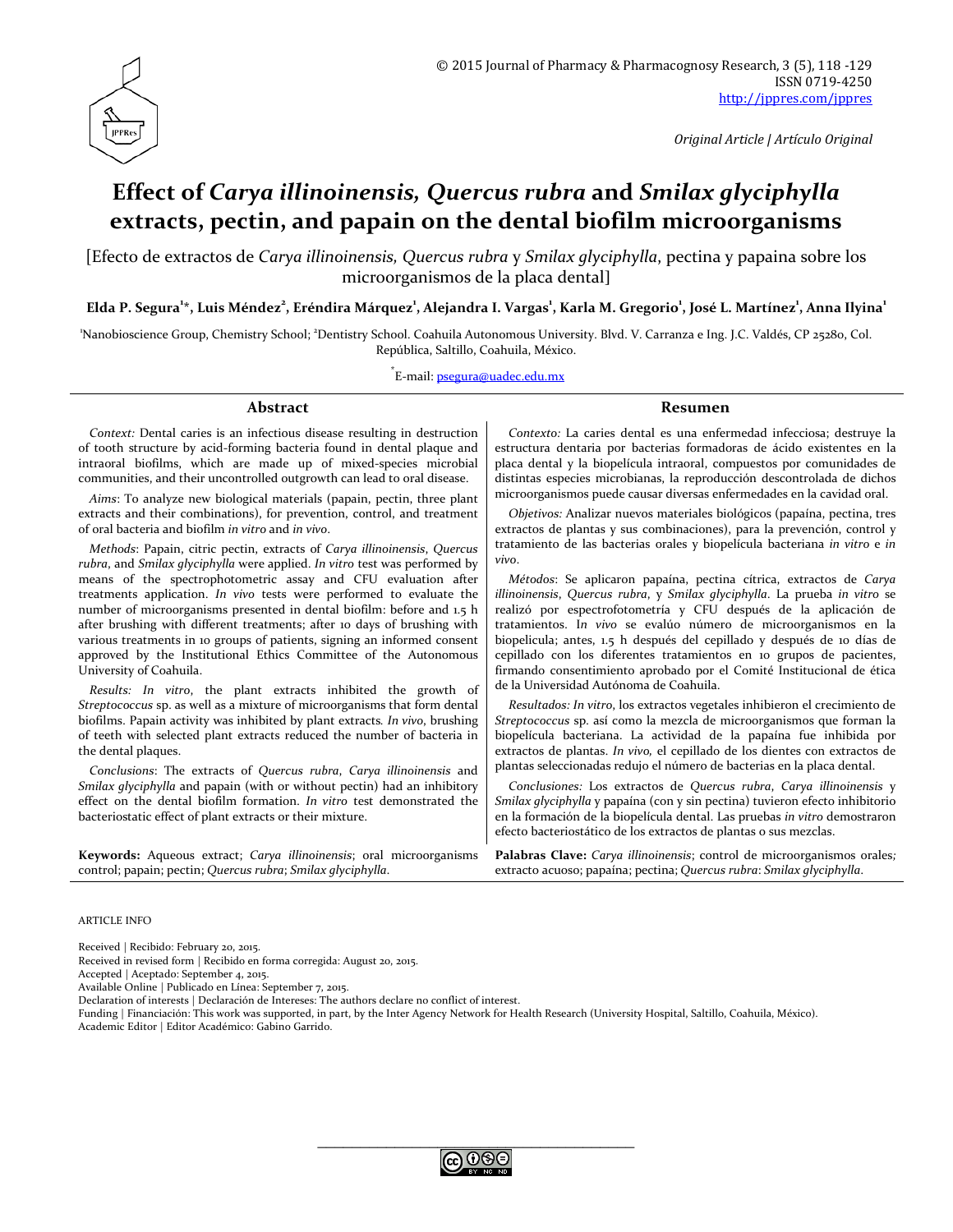## **INTRODUCTION**

Dental caries is an infectious disease resulting in destruction of tooth structure by acid-forming bacteria found in dental plaque and intraoral biofilms (Hajishengallis et al., 1992; Berg et al., 2001; Gregorio Jáuregui et al., 2009). Oral biofilms are found on teeth, tongue, cheek tissues and on all mucous membranes of the oral cavity. Oral biofilms are made up of mixed-species microbial communities, and their uncontrolled outgrowth can lead to oral diseases (Stewart and Costerton, 2001; Donlan and Costerton, 2002; Sanclement et al., 2005; Hassan et al., 2011). The bacteria present in the oral cavity may be streptococci, lactobacilli, staphylococci, corynebacteria, and some anaerobes in particular bacteroides. These bacteria colonize the oral mucosa and under appropriate conditions form biofilms on teeth. Biofilm formation by bacteria adhesion is due to physico-chemical and biological processes (Bryers and Ratner, 2006). Biofilm development is due to different processes (Berg et al., 2001) as are: Pre-meditated adsorption of fluid phase organic molecules or substratum preconditioning by circumstantial (Johnston et al., 2005), cell desorption from the substratum (De Las Heras Alarcon et al., 2005), bacterial cell transport to the surface (Ista et al., 1999), permanent cell adhesion to the substratum (Kikuchi and Okano, 2002), bacterial metabolism (LaVan et al., 2003), among others.

Some the key processes controlling biofilm formation provide targets for application of novel preventive or remedial technologies. It is known that colonizing bacteria adhere to the protein films of the enamel through specific and nonspecific mechanisms of adhesion. Protease treatments degrade enzymatically adhesion proteins to inhibit biofilm formation (Sato et al., 1983; Johansen et al., 1997; Berg et al., 2001).

In this study, we evaluated the effect of vegetable protease (papain) on the viability of isolated oral bacteria and bacterial biofilm. To immobilize this protease, as well as to modify the teeth surface, pectin was applied. We also evaluated the effect of plants extract on prevention of bacterial biofilms formation. Mexican plants extracts: from barks of walnut

tree (*Carya illinoinensis*) and northern red oak (*Quercus rubra*), as well as from leaves and stems of sarsaparilla (*Smilax glyciphylla)* were mentioned in naturist medicine for their ability to control buccal alterations and thus were selected for the research (Monroy and Castillo, 2007). Hence, we studied new biological materials (papain, pectin, three plant extracts and their combinations), as possible candidates for prevention, control, and treatment of oral bacteria and bacterial biofilm in *in vitro* and *in vivo* tests.

## **MATERIAL AND METHODS**

## **Plant material and reagents**

Three plants of the Coahuila State region were used: bark of *Carya illinoinensis* (K. Koch 1869) of the family *Juglandaceae* native of North and Central México, *Quercus rubra* of the family *Lobatae* and leaves and stem of *Smilax glyciphylla*  of the family *Smilacaceae* (Hurrel et al., 2011). The plant material was authenticated by the taxonomist of the herbarium of Agrarian University Antonio Narro. Voucher specimens of *C. illinoinensis* (No. 25352), *Q. rubra* (No. 07425) and *S. glyciphylla* (No. 48136) were preserved in the herbarium of agrarian University Antonio Narro, México.

The barks, leaves or stems of plants were dried in shadow at room temperature  $(25-30^{\circ}\text{C}),$ ground into powdered form and stored in airtight containers.

In all cases the water infusion (tea) was prepared from dried bark of *C. illinoinensis* (15.99 g/L), dried bark of *Q. rubra* (18.52 g/L), dried leaves and dried stems of *S. glyciphylla* (11.84 g/L) in one liter of water at boiling temperature during 30 min and filtered through filter paper. All the extracts were sterilized by filtering through a 0.22 μm membrane filter (Millipore, México). The quantity of nonvolatile solid compounds was estimated gravimetrically after water sublimation from 100 mL of extract by lyophilization in a freeze dry with capacity of  $-105^{\circ}C/4.5$  L (FreeZone Labconco, Kansas City).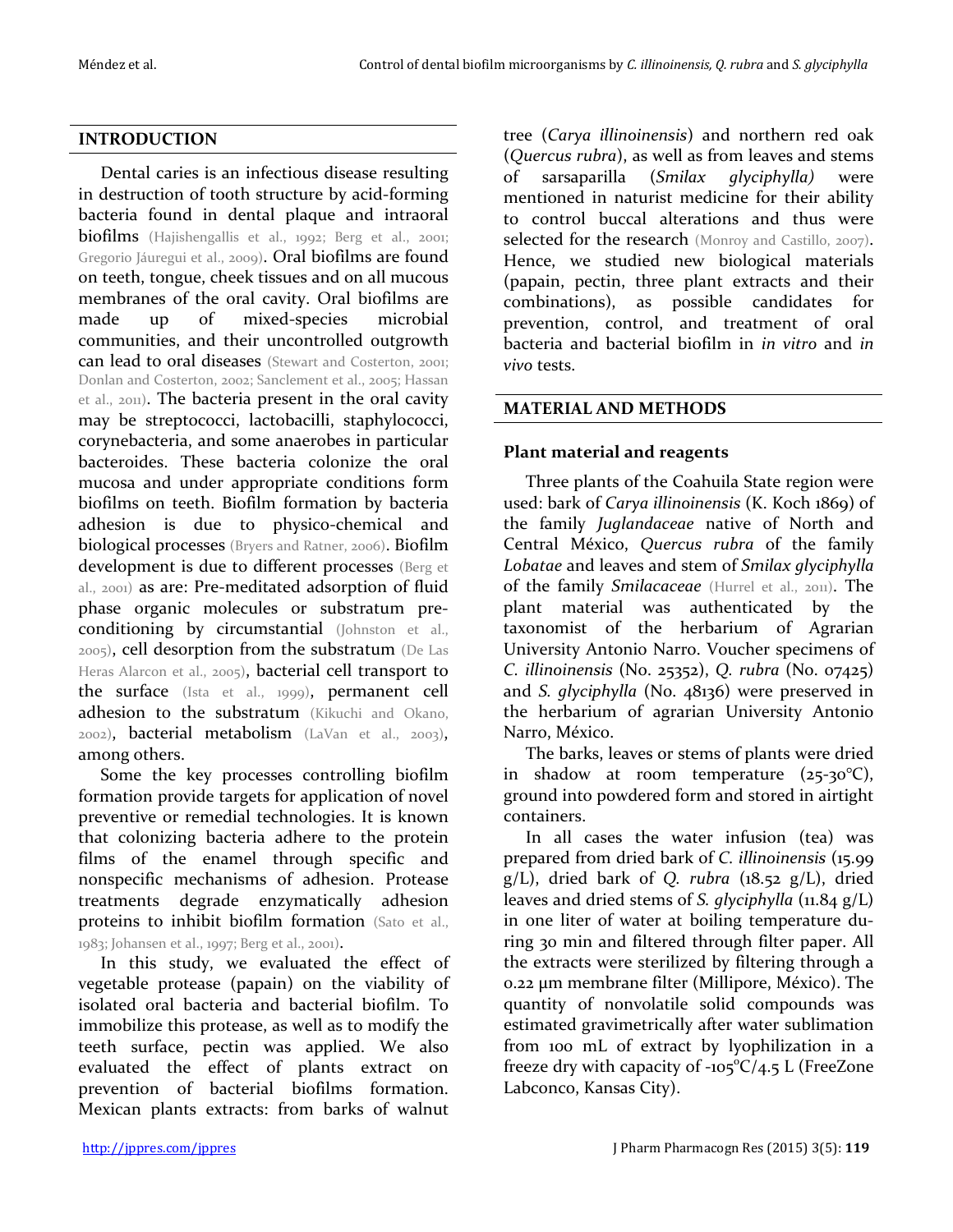Stock solutions of pectin and papain were prepared using distilled sterilized water. Both reagents were provided by PROQLIMS (Saltillo, Mexico).

## *In vitro* **assays**

Two *in vitro* tests were carried out: 1) taking into account the wide variety of bacteria that are forming in the dental biofilm sample it was used with all microorganisms; 2) then use only strain *Streptococcus* sp*.* previously isolated from the dental biofilm. In both trials, the absorbance increase at 560 nm was measured.

## *Determination of the minimal inhibitory concentration against dental biofilm microorganisms*

The inoculum was prepared (Hertiani et al., 2011; Liu et al., 2013) by a collection of microorganisms from a dental biofilm of three patients (to which were given to it to sign an Informed Consent approved by the Ethics Committee of the Autonomous University of Coahuila) and their proliferation in 20 mL of nutrient broth (Bioxon, México). Microorganisms were grown at 37°C, 5% CO<sub>2</sub> for 12 hours in an anaerobic jar.

Minimal inhibitory concentration (MIC) of plant infusions against oral microorganisms (*Streptococcus* sp.) was determined by broth dilution method as described by Basri et al. (2012). The supplied media were prepared using different dilutions of obtained extracts. Inoculums optical density was adjusted to McFarland standard 0.5. The tubes were then incubated at  $37^{\circ}C$ ,  $5\%$  CO<sub>2</sub> for 24 h in an anaerobic jar. The tests were performed in triplicate for each extract. The lowest concentration of the extracts that did not show any increase in absorbance compared to the control tubes after 24 h incubation was reported as MIC (Das et al., 2011).

## *Kinetic study with* Streptococcus *sp.*

*Streptococcus* sp. isolated from dental plaque microorganisms, using blood-agar base supplemented with 5% of rabbit blood as a differential medium, was used as inoculum. The genus was confirmed by standard biochemical tests (Hajishengallis et al., 1992). The inoculum was prepared from

culture propagated in nutrient broth for 10 h as McFarland standard 0.5 (Scott, 2011). To perform the kinetic study, the inoculum (0.2 mL) was added to each tube (from HACH spectrophotometer kit, México) containing 8 mL of the culture medium. To prepare the culture, the twofold concentrated broth was diluted with an equal volume (8 mL) of plant extracts, pectin or, papain solution, and pectin-papain mixture (1:1). Culture media were sterilized though filtration (0.22 µm Millipore). Thus, final dilutions of extracts were at a concentration of 20%, pectin and papain concentrations were 1 and  $2\%$  (w/v), respectively. The commercial toothpaste was used at  $0.5\%$  (w/v) as a final concentration in the nutrient medium, as a positive control.

Immediately after adding inoculum to each tube, the absorbance at 560 nm corresponding to zero h of incubation was measured in a spectrophotometer (HACH, México) and then the tubes were placed under microaerophilic condition at 37°C. The absorbance was measured at defined time points during 14 h of incubation at 37°C. The difference in absorbance between time zero and other time points was plotted against time of incubation.

Effect of plant extracts on papain activity was evaluated in triplicate by Kunitz´s technique (Kunitz, 1947; Gregorio Jáuregui et al., 2009). The enzyme was pre-incubated for 5 min with different dilutions (10, 20, 30, 40, 50  $y$  60%) of the extracts to compare the activity with control carried out using water instead of the extracts (Kunitz, 1947; Gregorio Jáuregui et al., 2009).

## *In vivo* **assays**

These assays were authorized by the Institutional Ethics Committee of the Faculty of Medicine of the Autonomous University of Coahuila.

*In vivo* tests were performed to evaluate the number of microorganisms presented in dental biofilm: 1) before and 1.5 h after brushing with different treatments; 2) after 10 days of brushing with various treatments (the last brushing was approximately 10 h before the evaluation). Both *in vivo* tests were carried out in 10 groups of patients (10 patients in each group), who signed a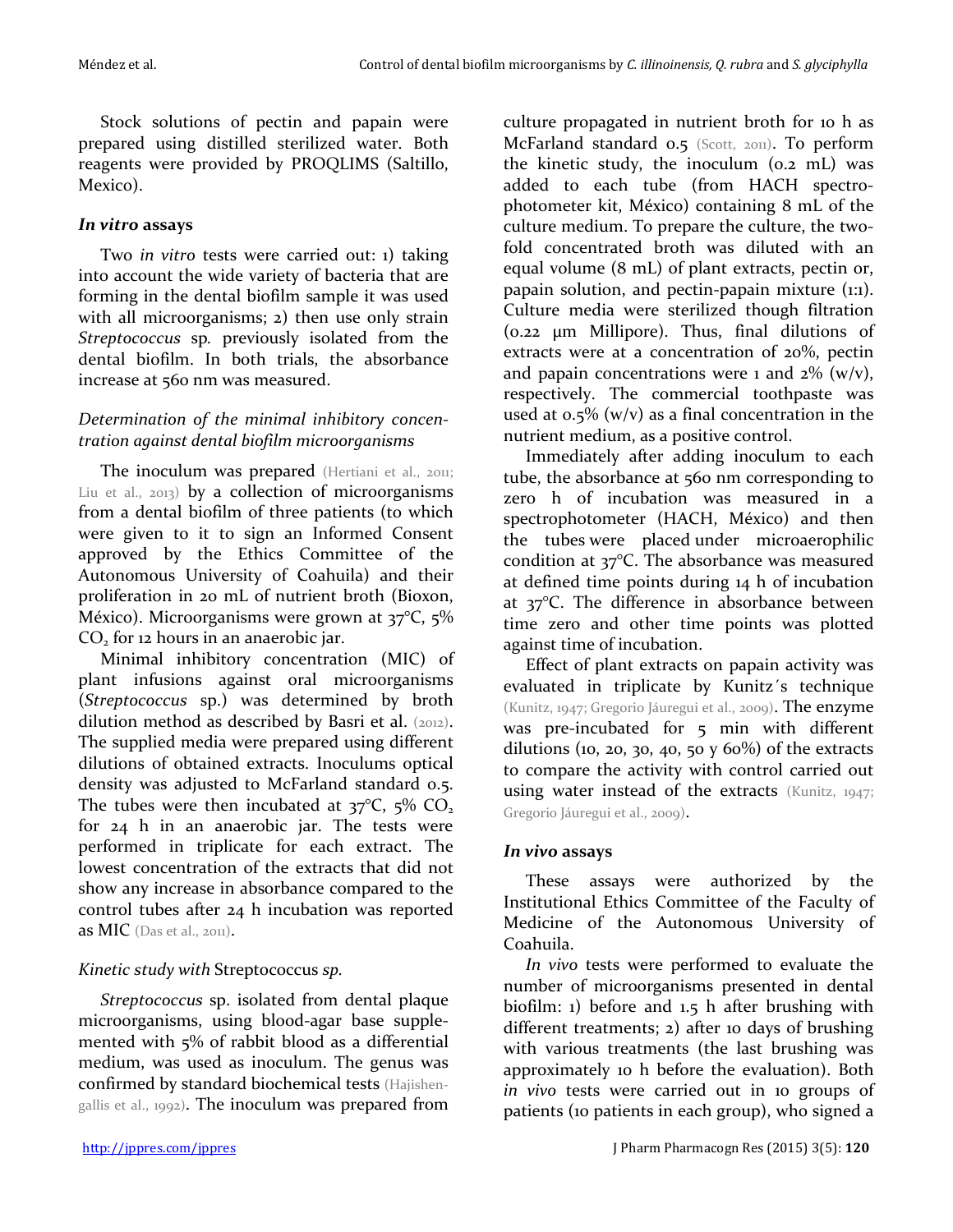form approved by the Institutional Ethics Committee of the Autonomous University of Coahuila consent; where the procedure, the purpose of the test and the possible results would favorable the study explained, complying with the ethical principles adopted in the Declaration of Helsinki.

The tests were conducted in a double-blind, randomized, placebo-controlled design (water). The negative and positive control treatments were: water as placebo, water sweetened with artificial sweetener (1.0 g) and toothpaste  $1\%$  $(w/v)$  (composition: humectant and water 75%, abrasives 20%, foam and flavorings 2%, buffers 2%, coloring agents, binders opacifiers 1.5% and fluoride 0.10-0.15%), respectively. The following treatments were tested:

- $1)$  Water (10 mL),
- 2) Pectin gel  $6\%$  (w/v),
- 3) Papain solution  $2\%$  (w/v);
- 4) Pectin-papain mixture  $6\%$  and  $2\%$  (w/v),
- 5) *Quercus rubra* bark 10% (w/v),
- 6) *Carya illinoinensis* bark 10% (w/v),
- 7) *Smilax glyciphylla* leaves and stems 10%  $(w/v)$
- 8) Mixture of each extract at a ratio of 1:1:1 from a concentration of 10%,
- 9) Mixture of each extract with pectin-papain used in group  $4 \text{ } (1:1),$
- 10) Toothpaste 1.1%  $(w/v)$ .

The first test was performed to evaluate the number of microorganisms before and 1.5 h after brushing with treatment randomly selected by the patient. Treatment was carried out according to the common procedure: brushing for 2 min using the treatment, following two subsequent rinsing with water. To quantify the number of microorganisms before and after treatment, CFU/mL were evaluated, using blood-agar as culture medium (with 5% of rabbit blood). In each case, calibrated inoculating loop was used to suspend the removed dental plaque in 10 mL of sterile peptone water  $(1.5\%)$ . The suspension was vortexed well for 3 min, and then 10 and 1000 fold dilutions were prepared. An aliquot of 1 mL of each dilution was added to blood-agar plates. The Petri dishes were incubated at 37°C under

microaerophilic condition (approximately 7% of oxygen, 10% of carbon dioxide, and room air); after 24 h of incubation the number of colonies was counted in each dish. All tests were performed in triplicate.

In the second test the same procedures of treatments were performed by patients three times daily for 10 days (brushing the schedule was carried out as follows; waking brushing is not held and the sample plate is taken, then brushing teeth and 1.5 h had a sample plate was taken, and finally held a brushed three times a day for 10 days mainly after meals with selected treatment; at the end of 10 days of brushing returned to take a sample of the plate). The last treatment was applied approximately 10 h before microbiological assay. The CFU/mL quantification was carried out as described above. Visual inspection of alterations of oral tissues, with unusual presence of inflammations and some pain (or negative sensations of patient), also was carried out

# **Statistical analysis**

Analysis of variance (ANOVA) was conducted among sample means of each treatment, test was used to evaluate the differences ( $\alpha$  = 0.01). p < 0.01 according to Tukey's test was considered statistically significant. SAS software version 9 (SAS Institute Inc. USA) was used for analysis of all data.

# **RESULTS**

# **Obtaining extracts**

The extracts obtained in five extractions were characterized by a reproducible content of soluble, nonvolatile compounds obtained in a relatively high percentage of total yields (Table 1).

# *In vitro* **assays**

The extracts had an acceptable taste according to persons, which voluntarily tested them. MICs of plant extracts against a mixture of oral microorganisms are specified in Table 2. The detected MIC values indicated that the extract had antibacterial activity.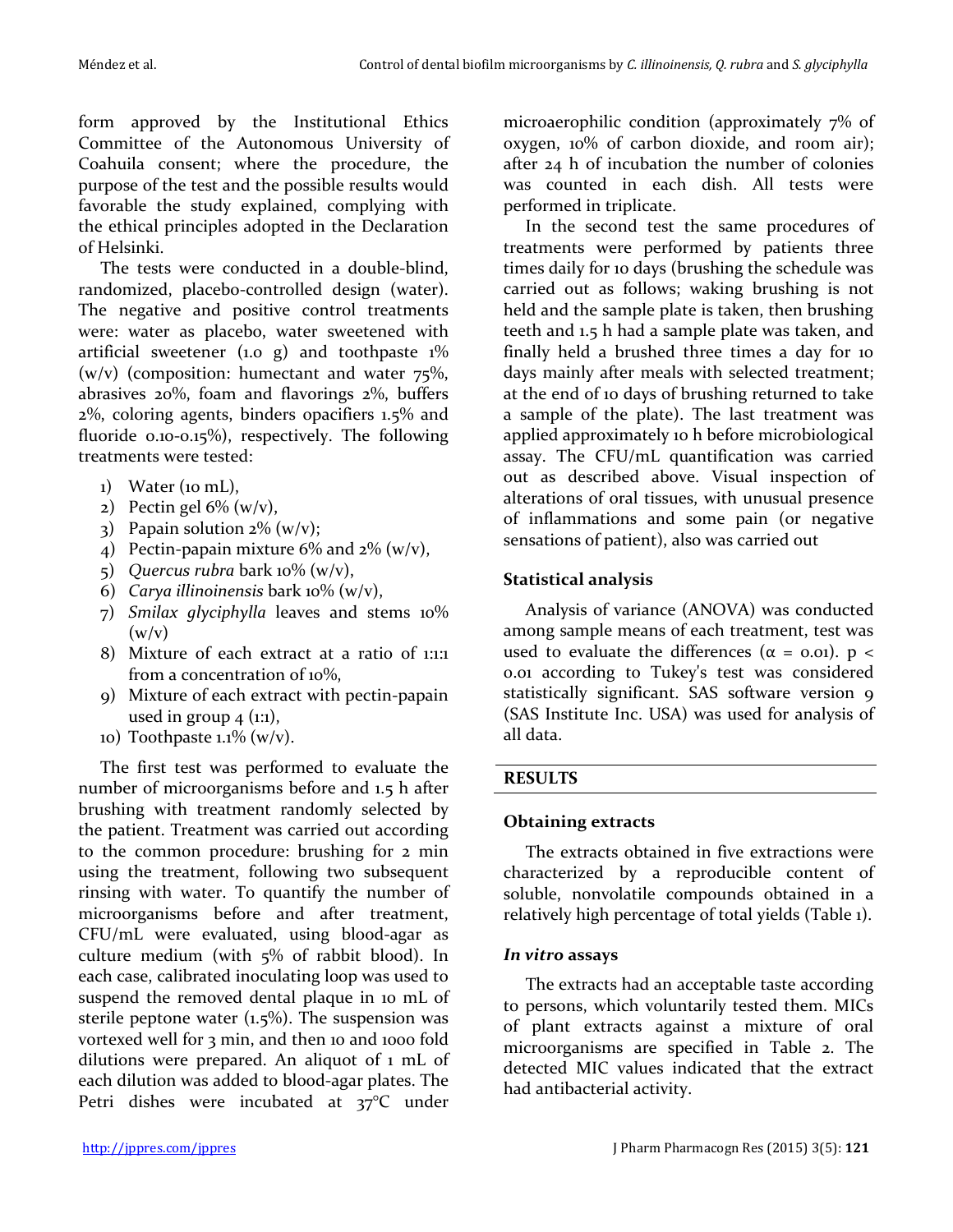*Streptococcus* sp*.* growth kinetics in the presence and absence of applied treatments are presented in Figs. 1 and 2. Almost all applied treatments, excepted papain and toothpaste, led to a decrease of *Streptococcus* sp*.* growth. Fig. 3 shows linearization of exponential growth phase in semi-logarithmic coordinates in case of six systems described by this behavior. The slopes of the obtained lines are considered as the specific growth rate of *Streptococcus* sp.

The kinetics in the presence of papain was characterized by an increase of maximum absorbance level without significant changes in specific growth rate compared to control (Figs. 1 and 3). Growth kinetics in presence of toothpaste was not characterized by a detectable exponential phase; rapid absorbance increase to level slightly higher than detected in control assay was observed, followed by its slow decline (Fig. 1B).

In contrast, the addition of pectin, as well as three extracts mixture completely inhibited bacterial growth, what is observed with a decrease in the absorbance values (Fig. 1B and Fig. 2). In the presence of *Q. rubra* extract (Fig. 1A) and the pectin-papain solution mixed with three plant extracts (Fig. 2) slightly increased absorbance due to strong inhibition of bacterial growth. Such as, in case of kinetic detected in the presence of

extract from *Q. rubra*, its linearization in semilogarithmic coordinate was not possible. The addition of pectin-papain solution mixed with three plant extracts to culture medium led to 2.5 times decrease of specific growth rate and maximum absorbance level in comparison with control (Figs. 2 and 3).

Partial inhibition of *Streptococcus* sp. growth was observed in the presence of *C. illinoinensis* and *S. glyciphylla* extracts, as well as a pectinpapain mixture: the absorbance levels were less than in control assay. The specific growth rate decreased by 1.6 times in comparison with control in the case of pectin-papain mixture and *C. illinoinensis* extract, and was not changed significantly (in all three repetitions) in the presence of *S. glyciphylla* or papain.

To explain the difference between pectinpapain and pectin-papain mixed with three plant extracts effect on bacterial growth, papain enzymatic activity in the presence of plant extracts was evaluated (Fig. 4). The inhibition of enzymatic activity was demonstrated. The inhibitory effect is a function of extract concentration: it increases with extracts concentration increase. *C. illinoinensis* and *S. glyciphylla* extracts demonstrated similar papain inhibition, greater than *Q. rubra* extract.

| <b>Plant extract</b>                     | Drug weight <sup>*</sup><br>$\left( \mathbf{g}\right)$ | Infusion<br>color | Soluble nonvolatile<br>compounds (total yield,<br>mg/L) | Yield<br>$(\%)$ |
|------------------------------------------|--------------------------------------------------------|-------------------|---------------------------------------------------------|-----------------|
| Carya illinoinensis<br>(bark)            | $15.99$ (16000 ppm)                                    | Orange            | $2060 \pm 119$                                          | 12.9            |
| Quercus rubra<br>(bark)                  | $18.52$ (19000 ppm)                                    | Red               | $3400 \pm 211$                                          | 18.4            |
| Smilax glyciphylla<br>(leaves and stems) | $11.84$ (12000 ppm)                                    | Yellow            | $1700 \pm 150$                                          | 14.4            |

**Table 1.** Characteristics of the plant extracts.

The data represent mean  $\pm$  SD of five experiments. The infusions were prepared with the vegetal drugs in 1 L of water for 2 min. \*pinch of corresponded powder was taken and weighted, according with the traditional use.

**Table 2.** Minimum inhibitory concentration values of aqueous plant extracts.

| Plant extract       | Mean MIC $(mg/L)$                           |  |  |
|---------------------|---------------------------------------------|--|--|
| Carya illinoinensis | 257.5 (8 fold dilution of initial extract)  |  |  |
| Quercus rubra       | 340.0 (10 fold dilution of initial extract) |  |  |
| Smilax glyciphylla  | 212.5 (8 fold dilution of initial extract)  |  |  |

Minimum inhibitory concentration (MIC) values are the results of microorganism inoculum of three patients with aqueous extracts.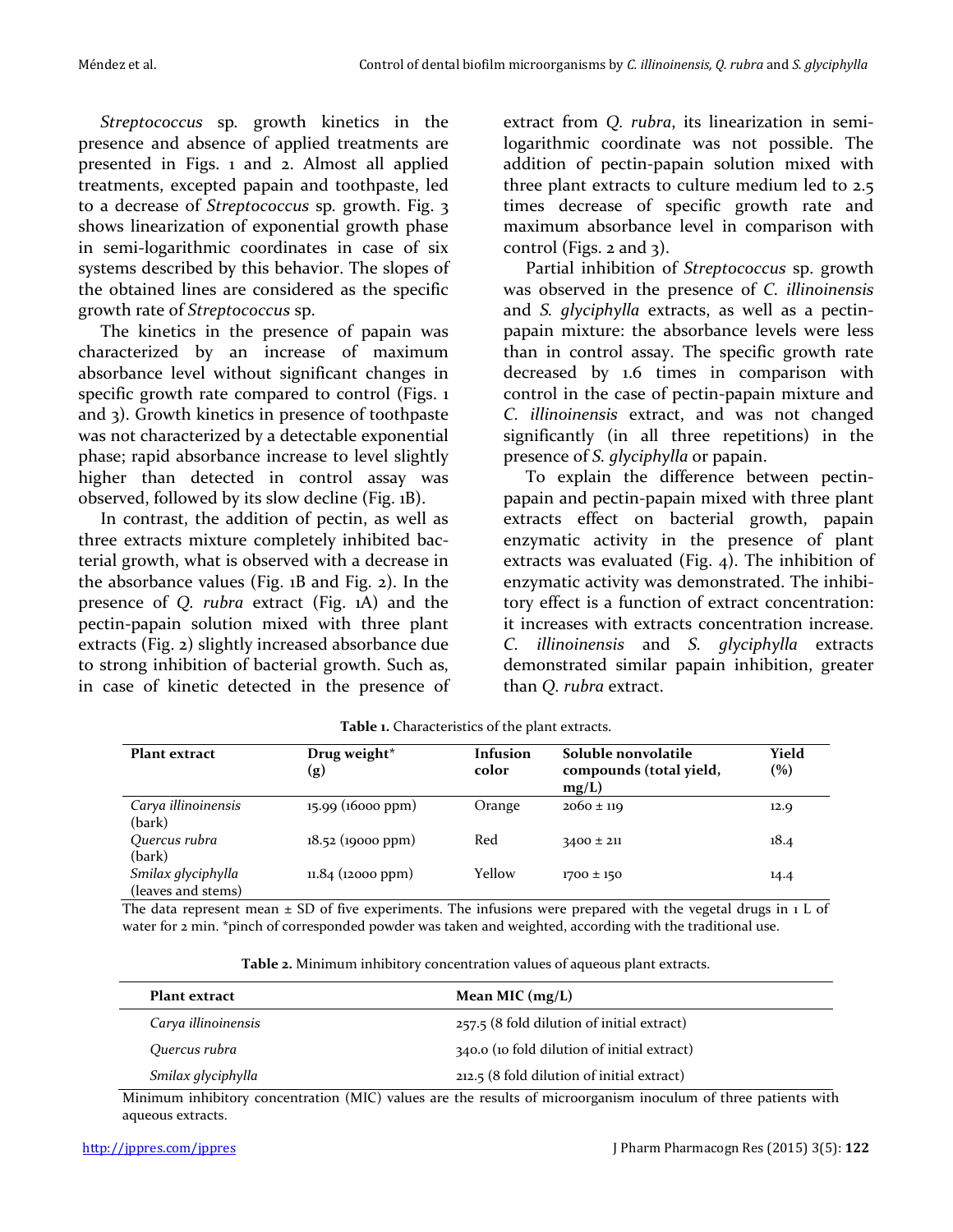

**Figure 1.** Kinetics of *Streptococcus* sp*.* growth in presence and absence (control -♦-) of extracts from: **A:** - *Q. rubra* 10% (-■-), *C. illinoinensis* 10% (-▲-), *S. glyciphylla* 10% (-x-); **B:** - pectin at 1% (-ж-), papain at 2% (-●-) and toothpaste at  $0.5\%$  (- - -). The results are expressed as mean of  $n = 3$ .



**Figure 2.** Kinetics of *Streptococcus* sp*.* Growth, performed in triplicate in the presence and absence (control- ♦-) of pectin-papain (-○-); extracts mixture (-∆-) and the same with pectin-papain (-□-). The results are expressed as mean of n=3.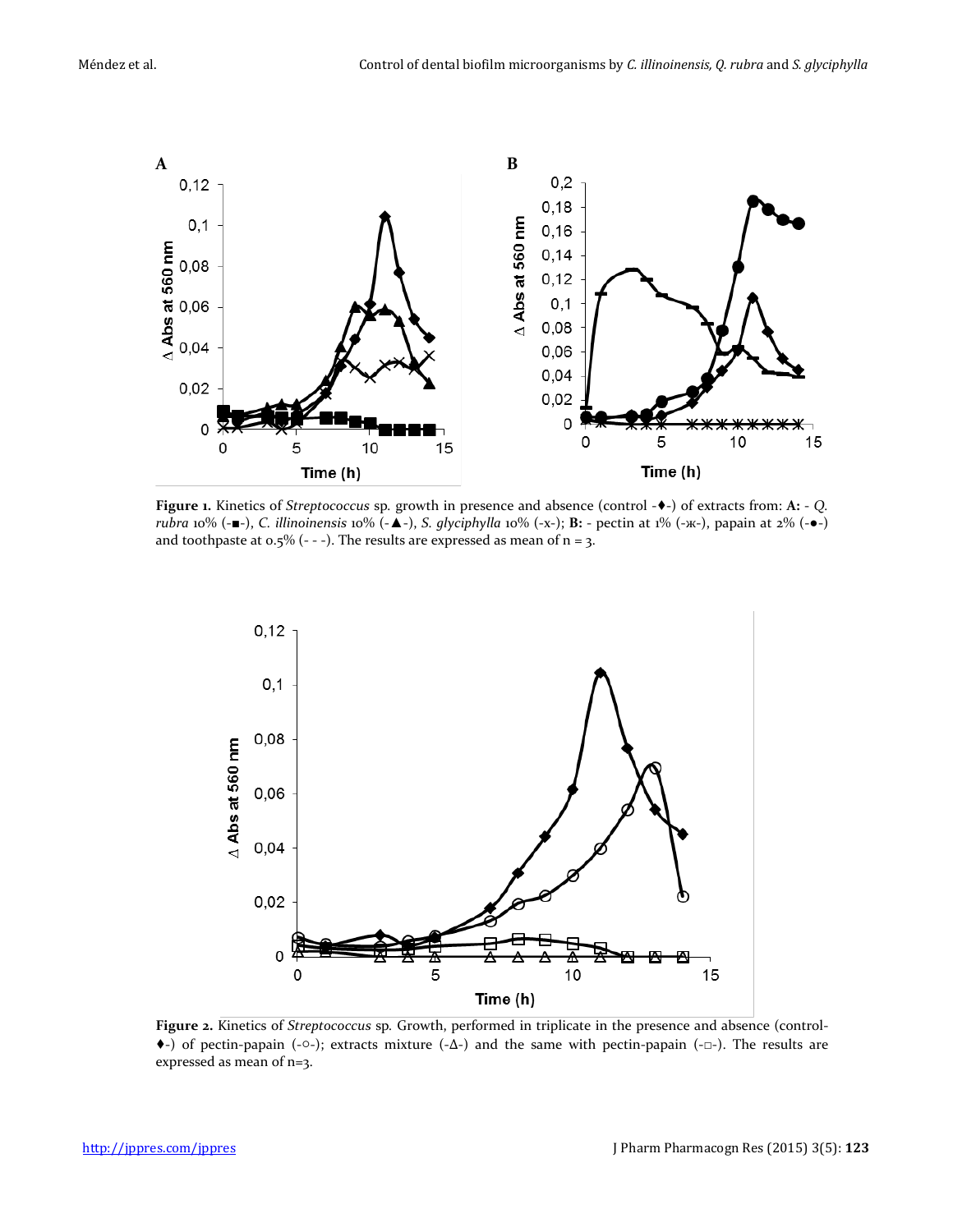

**Figure 3.** Linearization of the exponential phase of *Streptococcus* sp*.* growth kinetics (from Figs. 1-2) on semi-logarithmic coordinates. [Estimated specific growth rate values were: 0.45 (Control), 0.18 (extracts mixture with pectin-papain), 0.28 (pectinpapain), 0.28 (*C. illinoinensis*), 0.42 (*S. glyciphylla*), and 0.42 h<sup>-1</sup> (papain)]. Results are expressed as mean of n=3.



**Figure. 4.** Effect of different relative concentrations of extracts from: *Q. rubra* (-■-), *C. illinoinensis* (-▲-), and *S. glyciphylla* (-x-) on papain activity. (Activity without extracts was considered 100% of relative activity. Extracts without dilution were taken in account as 100% of relative concentration). Results are expressed as mean of n=3.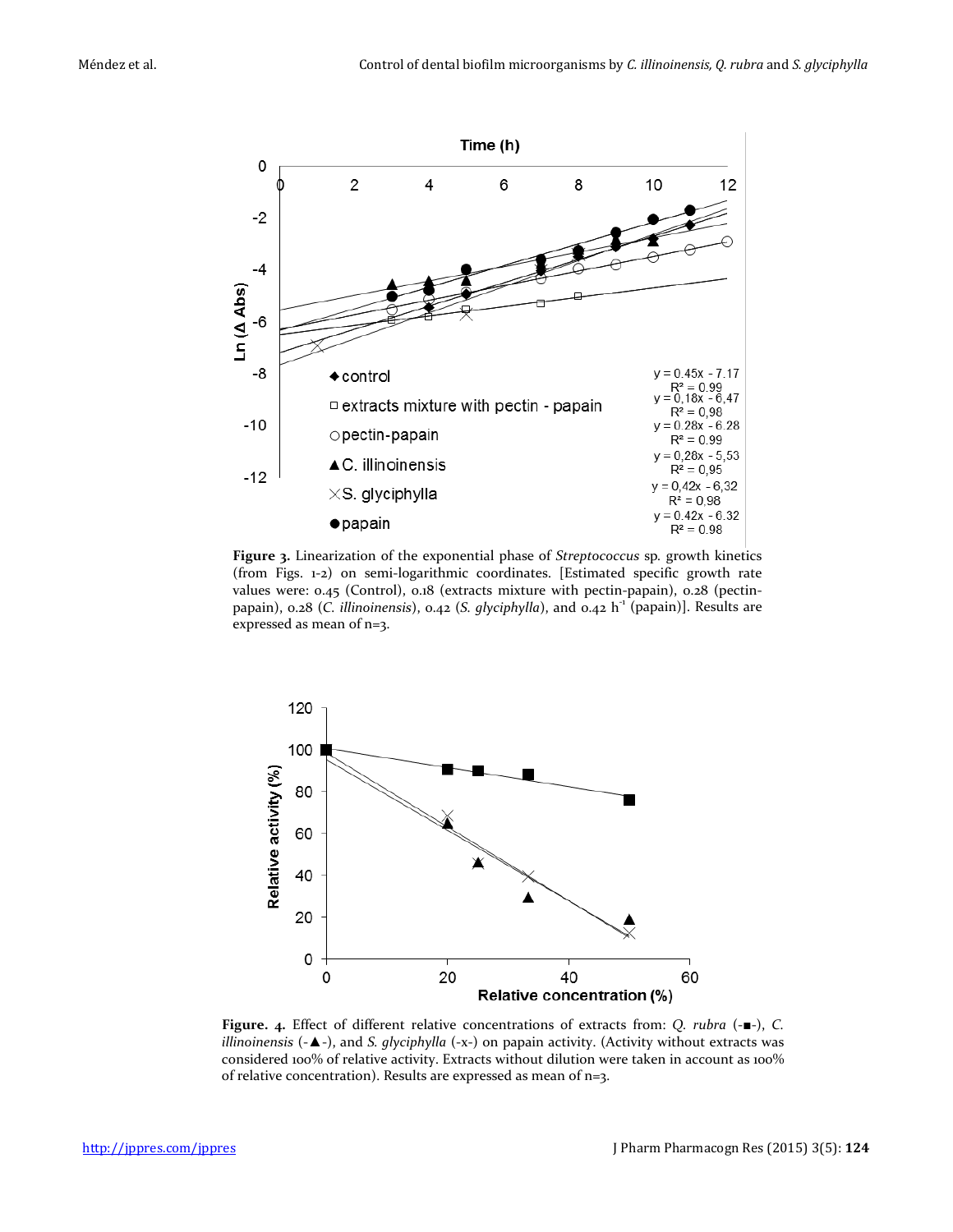## *In vivo* **assays**

Results of *in vivo* testing are presented in Table 3, wide standard deviations were detected due to the great variety between different patients. Therefore, the descriptive statistic was not applicable in this case, and ANOVA test was performed.

At 1.5 h after application of treatments and brushing (initial state of biofilm formation), the microorganisms quantity was estimated in bloodagar (Table 3). A number of microorganisms was less than detected before treatments application. ANOVA test (Table 3) demonstrated that all applied treatments had a significant difference (p < 0.01) in comparison with negative control (brushing with water sweetened with artificial sweetener). However, only in case of *S. glyciphylla* extract the detected values were statistically different (p < 0.01) from other treatments (Table 3). The significant difference was not detected among other treatments and conventional treatment with toothpaste (p > 0.01).

Later, the patients were asked apply the corresponding treatment for 10 days, three times a day in the brushing schedule. At the end of the established term, the evaluation of the microbial load was performed as described above (Table 3). The standard deviations were very ample. Applying the ANOVA test, it was demonstrated that the major values of microbial load were detected in the case of brushing with water and gel of pectin.

The values of CFU/mL before and after 10 days treatments application were not significantly different (Table 3). These data were similar to detected on the first day of the assay before treatments application (Table 3). With other designed treatments average of microbial load were smaller than the one detected in the presence of toothpaste, but there was no significant difference. Fewer microorganisms able to grow in blood agar were detected in patients using pectin-papain and mixture of three extracts (Table 3). Thus, *in vivo* test demonstrated that the designed treatments were better than brushing with only water and similar or in some case better than brushing with toothpaste.

**Table 3.** The amount of microorganisms in dental biofilm before 1.5 h after brushing and after 10 days with different treatments application.

| <b>Treatment</b>                                                                        | $CFU/mL \pm SD$ in blood-<br>agar                    | $CFU/mL \pm SD$ in blood-<br>agar             |
|-----------------------------------------------------------------------------------------|------------------------------------------------------|-----------------------------------------------|
| Initial state [last brushing with toothpaste at<br>previous night (approximately 10 h)] | $886 \pm 236^{\circ}$                                |                                               |
|                                                                                         | Evaluation at 1.5 h after<br>brushing with treatment | Evaluation at 10 days<br>after with treatment |
| Water (10 mL)                                                                           | $112 \pm 65^{\circ}$                                 | $1085 \pm 409$ <sup>a</sup>                   |
| Pectin gel $(6%)$                                                                       | $13 \pm 8^b$                                         | $1036 \pm 380^4$                              |
| Papain $(2%)$                                                                           | $22 \pm 11$ <sup>b</sup>                             | $598 \pm 324^{\circ}$                         |
| Q. rubra extract $(10\%)$                                                               | $14 \pm 6^b$                                         | $798 \pm 439$ <sup>b</sup>                    |
| C. illinoinensis extract $(10\%)$                                                       | $14 \pm 8^b$                                         | $526 \pm 256^b$                               |
| S. glyciphylla extract (10%)                                                            | $4 \pm 3$ <sup>c</sup>                               | $577 \pm 148$ <sup>b</sup>                    |
| Pectin-papain (6%-2%)                                                                   | $11 \pm 5^{b}$                                       | $478 \pm 237^{\rm b}$                         |
| Mixture of three extracts (1:1:1)                                                       | $13 \pm 8^{b}$                                       | $408 \pm 225$ <sup>c</sup>                    |
| Pectin-papain mixed with three extracts (1:1)                                           | $27 \pm 12^{b}$                                      | $676 \pm 235^{\circ}$                         |
| Toothpaste (1.1%)                                                                       | $28 \pm 11^{b}$                                      | $745 \pm 356^b$                               |

Data from ten independent determinations are expressed as mean  $\pm$  SD. Treatments not sharing the same letters are significantly different by the Tukey-test  $(p < 0.01)$  in each group.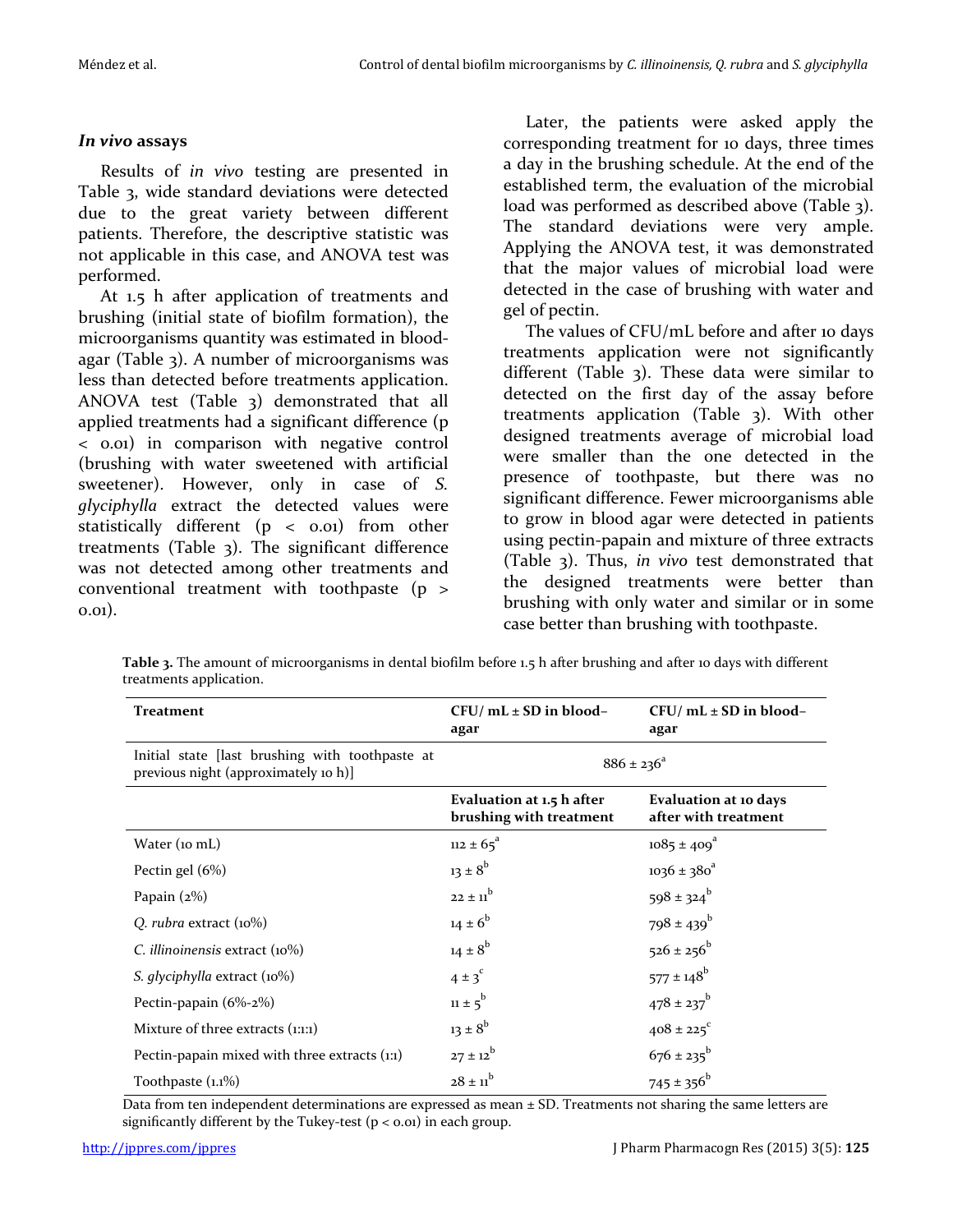## **DISCUSSION**

In recent years, there has been increasing interest worldwide in the use of alternative/herbal medicine for the prevention and treatment of various illnesses (Prashant et al., 2011). Plant products and extracts of various plant parts have been used extensively as natural antimicrobials and antioxidants (Ncub et al., 2008; Das et al., 2011), frequently containing the heterogeneous chemically active component (Akpata and Akinrimisi, 1977). In the analysis stage plants sample preparation is important, since it must extract the desired chemical components of materials for characterization (Monroy and Castillo, 2007; Das et al., 2010). Quantity of soluble, nonvolatile compounds extracted in five assays using different samples of the herbal material varied less at 8% (Table 1), that may be considered as criteria of reproducibility of the extraction process. The percentage of soluble, nonvolatile solids (Table 1) was higher than reported for extracts from *Myristica fragrans* and *Quercus infectoria* (Basri et al., 2012). However, extracts obtained from assayed plants (Table 2) were less potent than these two plant extracts and standard antibiotics, such as tetracycline or metronidazole, to which the different pathogenic bacteria were highly susceptible at 5 μg/mL (Basri et al., 2012).

Growth inhibition of an oral microorganism's mixture (found in dental plaque and may be responsible for cariogenic or periodontal damages) as well as *Streptococcus* strain used in the present study (Table 1 and Figs. 1-3, respectively) was observed. Perhaps it is related to the effect of antibacterial metabolites present in the obtained extracts. It is well-known that plants are rich in a wide variety of secondary metabolites, such as tannins, terpenoids, alkaloids, and flavonoids, which have been found *in vitro* to have antimicrobial properties (Cowan, 1999). *Q. rubra*, *C. illinoinensis* and *S. glyciphylla* leaves and stems extracts used at the same concentration showed a bacteriostatic effect against *Streptoco-ccus* sp. (Fig. 1A). In this case, the microorganism growth was inhibited only after some hours of proliferation, which comprises the existence of a

maximum of absorbance in the kinetic curves. Inhibition was greater in the case of *Q. rubra* extract (Fig. 1A). It was demonstrated that the inhibitory effect was related to decrease of specific growth rate, as well as to decrease of maximum absorbance level in case of *C. illinoinensis* extract and the mixture of three extracts with pectin-papain (Fig. 3). However, in *S. glyciphylla* extract the decrease of specific growth rate was not significant ( $p > 0.01$ ), and the inhibitory effect was observed as a decrease of maximum absorbance change. The mixture of three extracts totally inhibited the growth of this microorganism, although at concentrations lower that each one separately (Figure 2). The potentiation of medicinal effect in the presence of plant extract mixtures was reported in various studies (Cowan, 1999).

The different effect of pectin, papain and pectin-papain was observed. The *Streptococcus*  sp. growth was totally inhibited with pectin, partially with pectin-papain, and was increased in the presence of papain. The pectin effect may be explained by a rise in medium viscosity or decrease of water activity (Gregorio Jáuregui et al., 2009). Papain is a well-known proteolytic enzyme from papaya (*Carica papaya*). *C. papaya* yields a milky sap, often called latex, widely used in Latin American and African countries as an oral hygiene aid (instead of a toothbrush). Latex is a complex mixture of chemicals, chief among them is papain; an alkaloid, carpaine, is also present (Burdick, 1971). Terpenoids are also present and may contribute to its antimicrobial properties. Osato et al. (1993) found that the latex has a bacteriostatic effect on some *Enterobacteriaceae* (*Enterobacter cloacae, Escherichia coli, Salmonella typhi*), and Coco bacilli (*Staphylococcus aureus, Bacillus subtilis*) (El-Kholy, 2008)*.* In the present study, papain was tested *in vitro* against *Streptococcus*  sp. (Fig. 1), and the growth inhibition was not observed. On the contrary, in nutrient liquid media papain activity led to increasing in *Streptococcus* sp. growth. The specific growth rate is not changed (Fig. 3), while the absorbance level increases (Fig. 2). Probably papain hydrolyzes the proteins presented in the nutrient broth, which may facilitate the microbial growth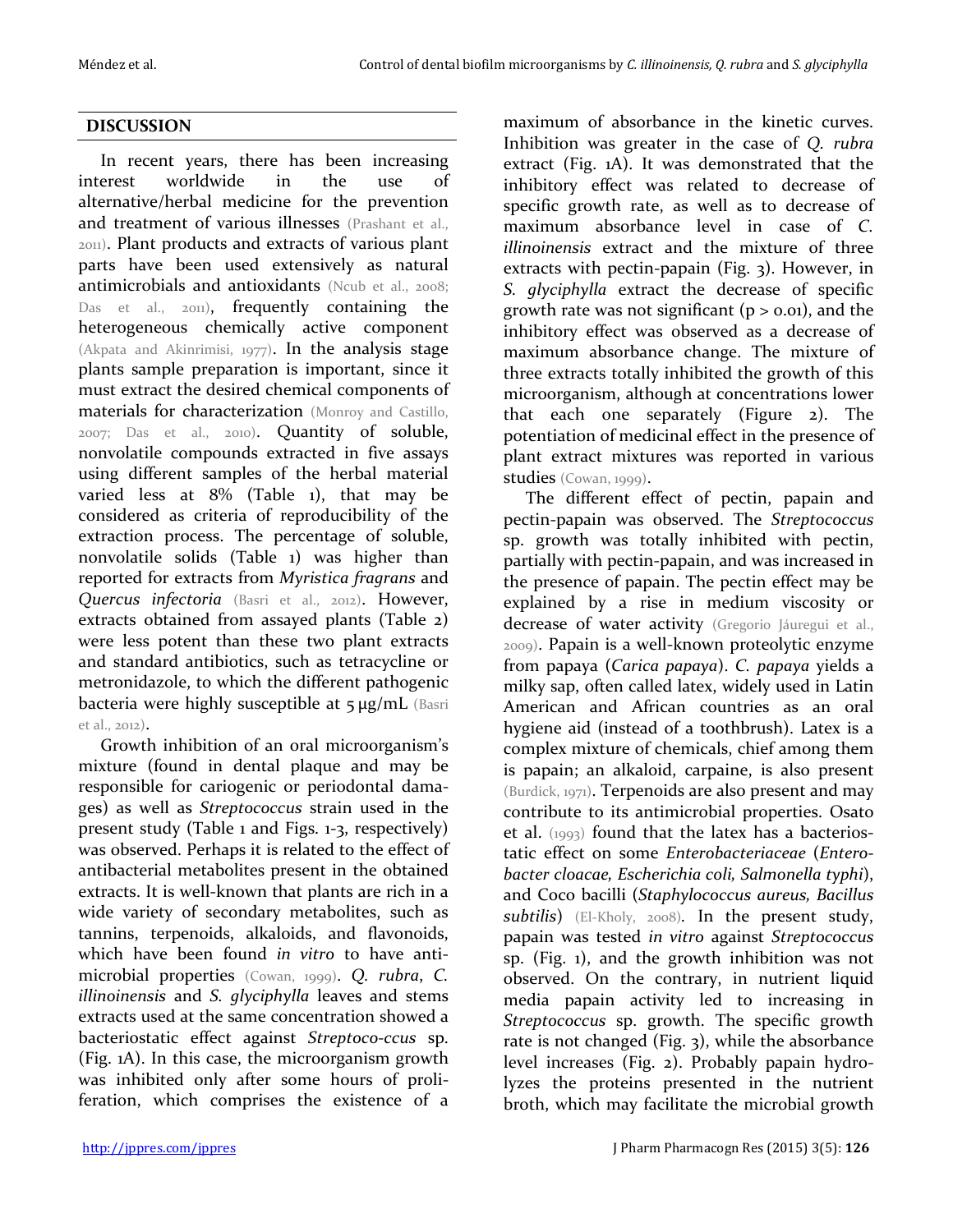(Norton and Addy, 1989). Papain inhibition with plant extracts mixture (Fig. 4) decreased its ability to promote *Streptococcus* sp. growth in liquid nutrient broth. Thus, papain did not demonstrate antibacterial effect against *Streptococcus* sp. in a liquid medium. However, it is useful in assays with biofilm formation due to protease hydrolysis of adhesion proteins (Van Palestein Helderman et al., 1983; De Las Heras Alarcon et al., 2005). Ledder et al. (2009) reported that while papain inhibited coaggregation in binary assays, this protease, as well as amylase and lipase treatments did not significantly alter consortium population dynamics. Moreover, *in vitro* testing of commercially available toothpaste also did not demonstrate the bactericidal effect, only slightly bacteriostatic effect. In this test, the toothpaste concentration was decreased to  $0.5\%$  (w/v) to avoid its influence on absorbance detection. It might be the cause of its non-efficient performance.

It is well-known that bacteriostatic and bactericidal effect of natural treatments is specific against particular bacterial strains (Basri et al., 2012): extracts and their components inhibit some bacteria, as *Streptococcus* sp*.* strain. Of course, plants have been used for centuries to treat infections and other illnesses in humans in aboriginal groups but controlled clinical studies are scarce (Cowan, 1999). In West Africa, it conducted a cross-sectional epidemiological study involving the effectiveness of chewing sticks in front of toothbrushes for oral hygiene (Cowan, 1999). The authors found a reduced effectiveness in chewing-stick users compared to toothbrush users and concluded that the antimicrobial chemicals known to be present in the sticks added no oral health benefit (Norton and Addy, 1989). Also, regarding oral health, mouthrinses containing various antimicrobials have been evaluated in humans (Walker, 1988). Mouthrinses containing phytochemicals were not found to be as effective in decreasing plaque or clinical gingivitis as were Listerine or chlorhexidine. Due to these previous findings, in the present study toothbrushes were used to all treatments application *in vivo* testing.

The blood-agar base supplied with 5% of rabbit blood was used because inhibition effect was observed *in vitro* test with potentially

pathogenic microorganism isolated from buccal biofilm applying this medium. Blood agar (BA) is an enriched medium that provides an extra rich nutrient environment for microbes. Therefore, BA is not a selective growth medium since it supports the growth of a broad range of organisms. BA is a differential growth medium. A growth medium is considered differential if, when specific microbes are present, the medium or bacterial colonies themselves exhibit a color change that provides information about their identity. Certain bacteria produce exotoxins called hemolysins, which act on the red blood cells to lyse, or break them down. So, the hemolytic microaerophilic bacteria (as *Streptococcus*) growth was expected when using BA medium under applied conditions.

First, the sample of biofilm microorganisms was taken with gauge handles 1.5 hours after treatments application. This period was selected because the dental plaque begins its formation 45 minutes after the brushing (Daly, 2009). This was the intention to evaluate the effect of treatments at the early stage of the biofilm formation. It was observed that after brushing the amount of microorganisms present in the dental surface was diminished considerably (Table 4). This is the consequence of the toothbrush mechanical intervention that by many years has been considered a useful method for teeth care (Smits and Arends, 1985). A wide range of standard deviation demonstrated that patients have a different susceptibility to applied treatments and ability to buccal biofilm formation. Even so, the statistically significant difference was observed between values corresponding to the control and other applied treatments, including pectin gel. The statistically significant difference was not detected among most other treatments and conventional treatment with toothpaste, except *S. glyciphylla* extract, with which the lowest bacterial count was detected. Pectin gel forms a film (Gregorio Jáuregui et al., 2009), which probably retards the addition microorganisms. Papain probably acts by hydrolysis of adhesion proteins (Dawkins et al., 2003), while plants extracts perform their effect using their antibacterial metabolites (Cowan, 1999).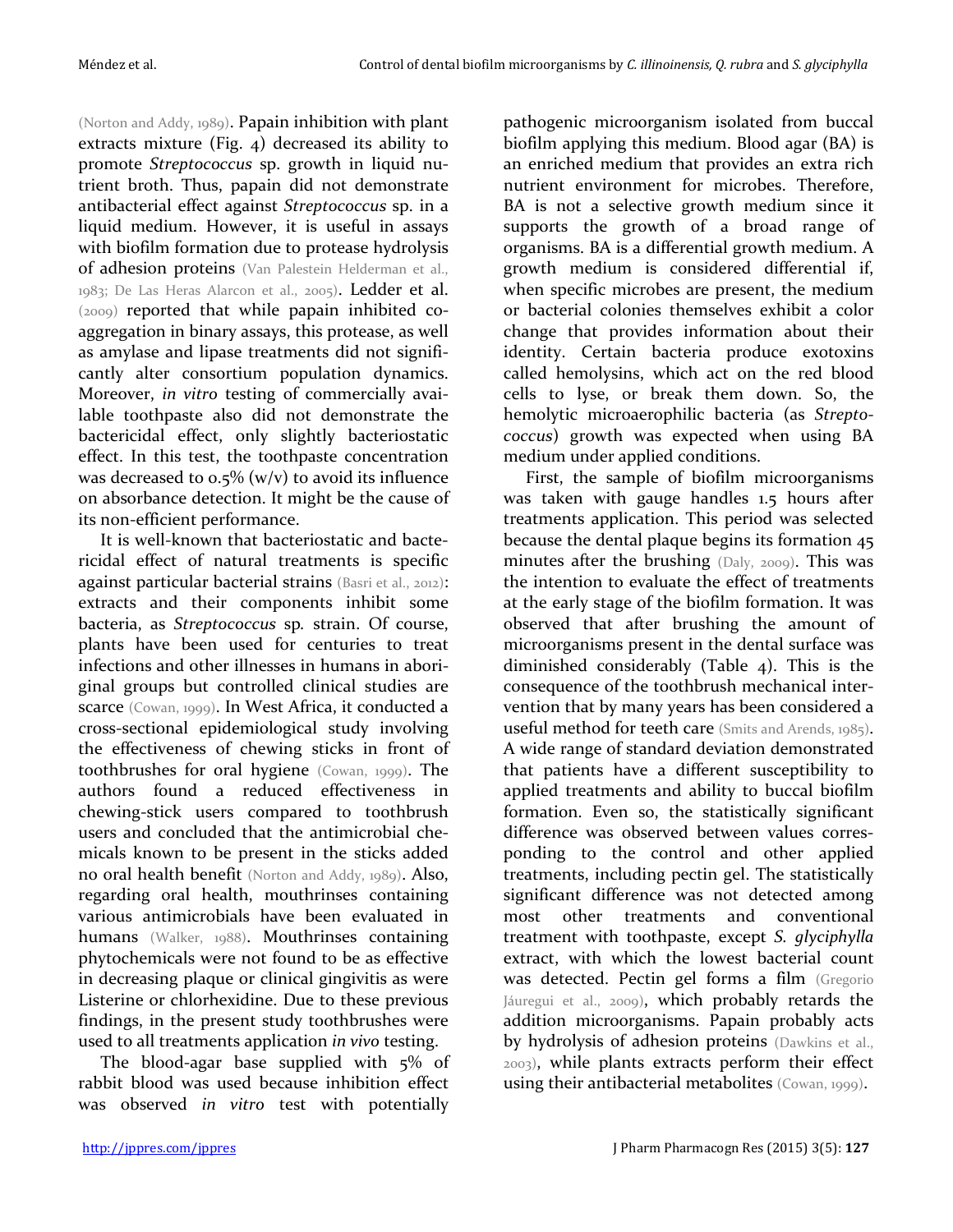After long-time treatments application, the similar tendency was observed, except to pectin gel with which the results similar to control (brushing with sweet water) were obtained. Probably microorganisms could adapt to the presence of pectin film. The greatest statistically significant microbial inhibitions were detected in the case of pectin-papain and three extracts mixture. Potentiation of the inhibitory effect was also demonstrated while pectin film led to maintain papain on the dental surface. Thus, *in vivo* testing shows that treatments containing extracts or papain were effective in decreasing oral biofilm.

## **CONCLUSIONS**

According to results of *in vivo* testing, extracts of the selected plants (*Quercus rubra*, *Carya illinoinensis* and *Smilax glyciphylla*) and papain (with or without pectin) had an inhibitory effect on the dental biofilm formation. The use of selected treatments can replace dental grazes, at least for 10 days since it allows controlling the formation of dental biofilm. *In vitro* test demonstrated the bacteriostatic effect of plant extracts or their mixture. However, *in vitro* assay performed with nutrient broth was not appropriate to observe the inhibitory capacity of proteases or toothpaste.

Thus, brushing of teeth with selected plant extracts reduced the number of bacteria in the dental plaques, suggesting that the inclusion of certain plant extracts into dental hygiene products could reduce bacterial biofilm formation thereby control dental caries.

### **CONFLICT OF INTEREST**

The authors declare no conflict of interest.

#### **ACKNOWLEDGEMENT**

This work was supported, in part, by the Inter Agency Network for Health Research (University Hospital, Saltillo, Coahuila, México).

#### **REFERENCES**

- Akpata E, Akinrimisi E (1977) Antibacterial activity of extracts from some African chewing sticks. Oral Surg Oral Med Oral Pathol 44: 717-722.
- Basri DF, Tan LS, Shafieri Z, Zin NM (2012) *In vitro* antibacterial activity of galls of *Quercus infectoria* Olivier against oral pathogens. Evid Based Complement Alternat Med 2012**:** ID 632796. Doi: 10.1155/2012/632796.
- Berg CH, Kalfas S, Malmsten M, Arnebrant T (2001) Proteolytic degradation of oral biofilms *in vitro* and *in vivo*: potential of proteases originating from *Euphausia superba* for plaque control. Eur J Oral Sci 109: 316-332.
- Bryers JD, Ratner BD (2006) Biomaterials approaches to combating oral biofilms and dental disease. BMC Oral Health 6 (Suppl. 1): S15. Doi: 10.1186/1472-6831-6-S1-S15.
- Burdick EM (1971) Carpaine: An alkaloid of *Carica papaya*: Its chemistry and pharmacology. Econ Bot 25: 363–365.
- Cowan MM (1999) Plant products as antimicrobial agents. Clin Microbiol Rev 12: 564-582.
- Daly CG (2009) Prescribing good oral hygiene for adults. Aust Prescr 32: 72-75.
- Das K, Tiwari RKS, Shrivastava DK (2010) Techniques for evaluation of medicinal plant products as antimicrobial agent: Current methods and future trends. J Med Plants Res 4: 104-111.
- Das S, Das K, Dubey V (2011) Inhibitory activity and phytochemical assessment of ethno-medicinal plants against some human pathogenic bacteria. J Med Plants Res 5: 6536-6543.
- Dawkins G, Hewitt H, Wint Y, Obiefuna PC, Wint B (2003) Antibacterial effects of *Carica papaya* fruit on common wound organisms. West Indian Med J 52: 290-292.
- De Las Heras Alarcon C, Pennadam S, Alexander C (2005) Stimuli responsive polymers for biomedical applications. Chem Soc Rev 34: 276-285.
- Donlan RM, Costerton JW (2002) Biofilms: survival mechanisms of clinically relevant microorganisms. Clin Microbiol Rev 15: 167-193.
- El-Kholy KH, Zeedan KI, Battaa EAM, Zeedan IO, Abd El-Hakin AS (2008) Study on the optimal crude papaya latex content of growing rabbit diet under summer conditions: Effect on growth performance and immune status. Intern J Poult Sci 7: 978-983.
- Gregorio Jáuregui KM, Cano Cabrera JC, Segura Ceniceros EP, Martínez Hernández JL, Ilyina A (2009) A new formulated stable papain-pectin aerosol spray for skin wound healing. Biotechnol Bioprocess Eng 14: 450-456.
- Hajishengallis G, Nikolova E, Russell MW (1992) Inhibition of *Streptococcus mutans* adherence to saliva-coated hydroxyapatite by human S-IgA antibodies to cell surface protein antigen I/II: reversal by IgA1 protease cleavage. Infect Immun 60: 5057-5064.
- Hassan A, Usman J, Kaleem F, Omair M, Khalid A, Iqbal M (2011) Evaluation of different detection methods of biofilm formation in the clinical isolates. Braz J Infect Dis 15: 305-311.
- Hertiani T, Pratiwi SUT, Irianto IDK, Adityaningrum D, Pranoto B (2011) Effect of Indonesian medicinal plants